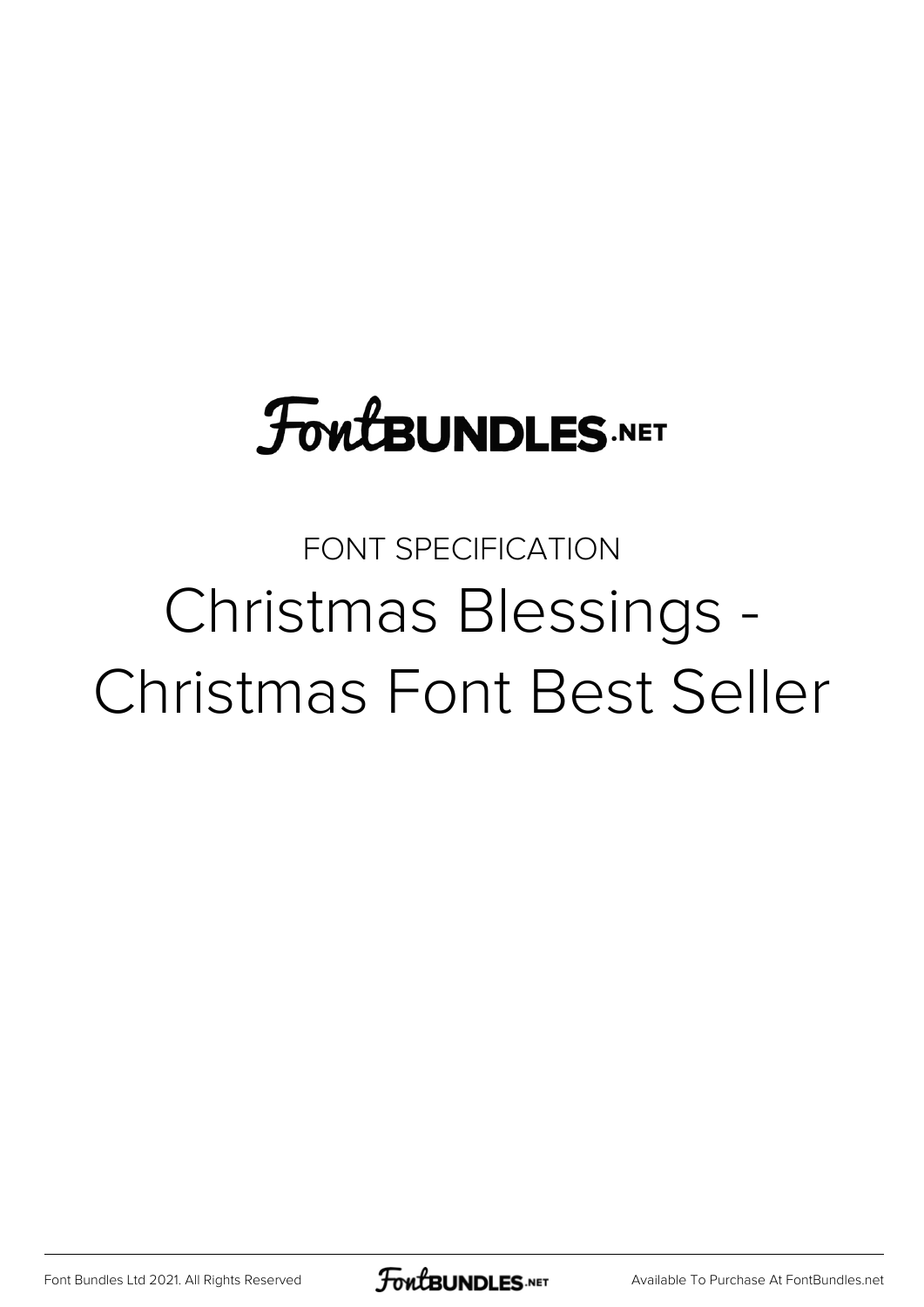#### Christmas Blessings - Regular

**Uppercase Characters** 

#### ABCDEFGHIJKLMNOPQR  $TUVWYYZ$

Lowercase Characters

### abcdefghijklmnoparstuvwx  $\mathbf{\Psi} \mathbf{\mathbf{\mathcal{X}}}$

**Numbers** 

#### 0123456789

**Punctuation and Symbols** 



All Other Glyphs

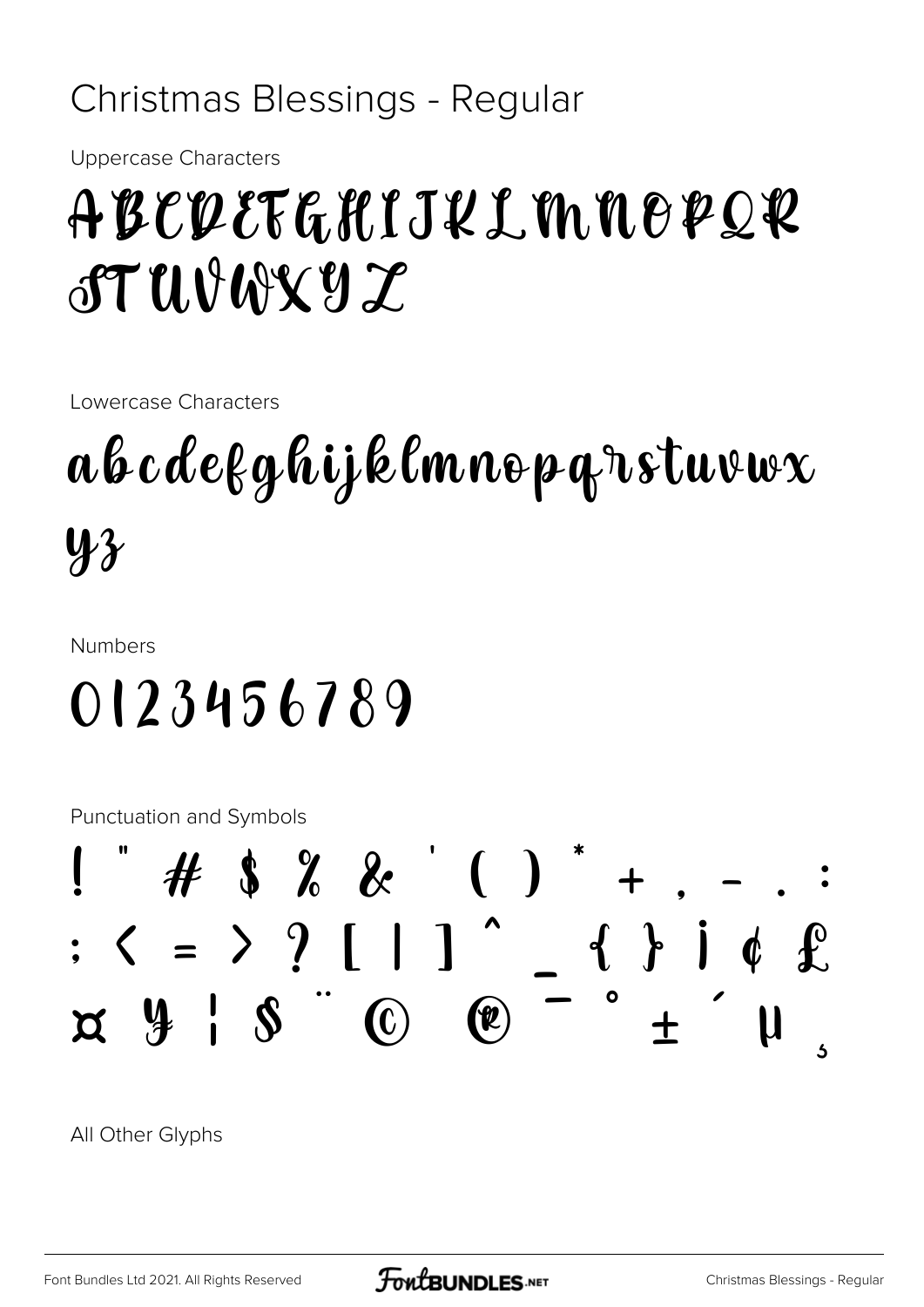# À Á Â Ã Ä Å Æ Ç È É Ê Ë Ì Í Î Ï Ð Ñ Ò Ó Ô Õ Ö × Ø Ù Ú Û Ü Ý Þ ß à á â ã ä å æ ç è é ê ë ì í î ï ð ñ ò ó ô õ ö ÷ ø ù ú û ü ý þ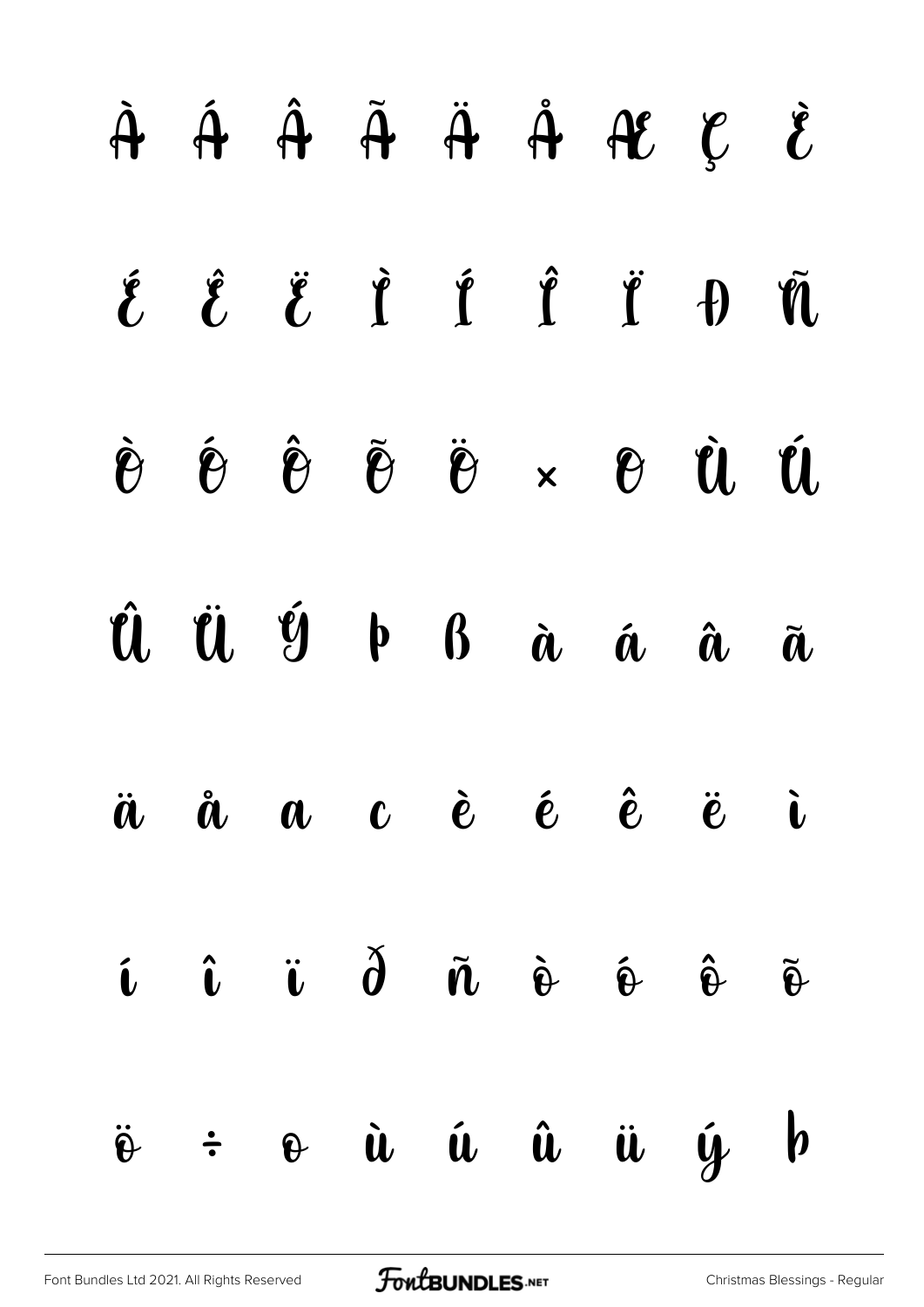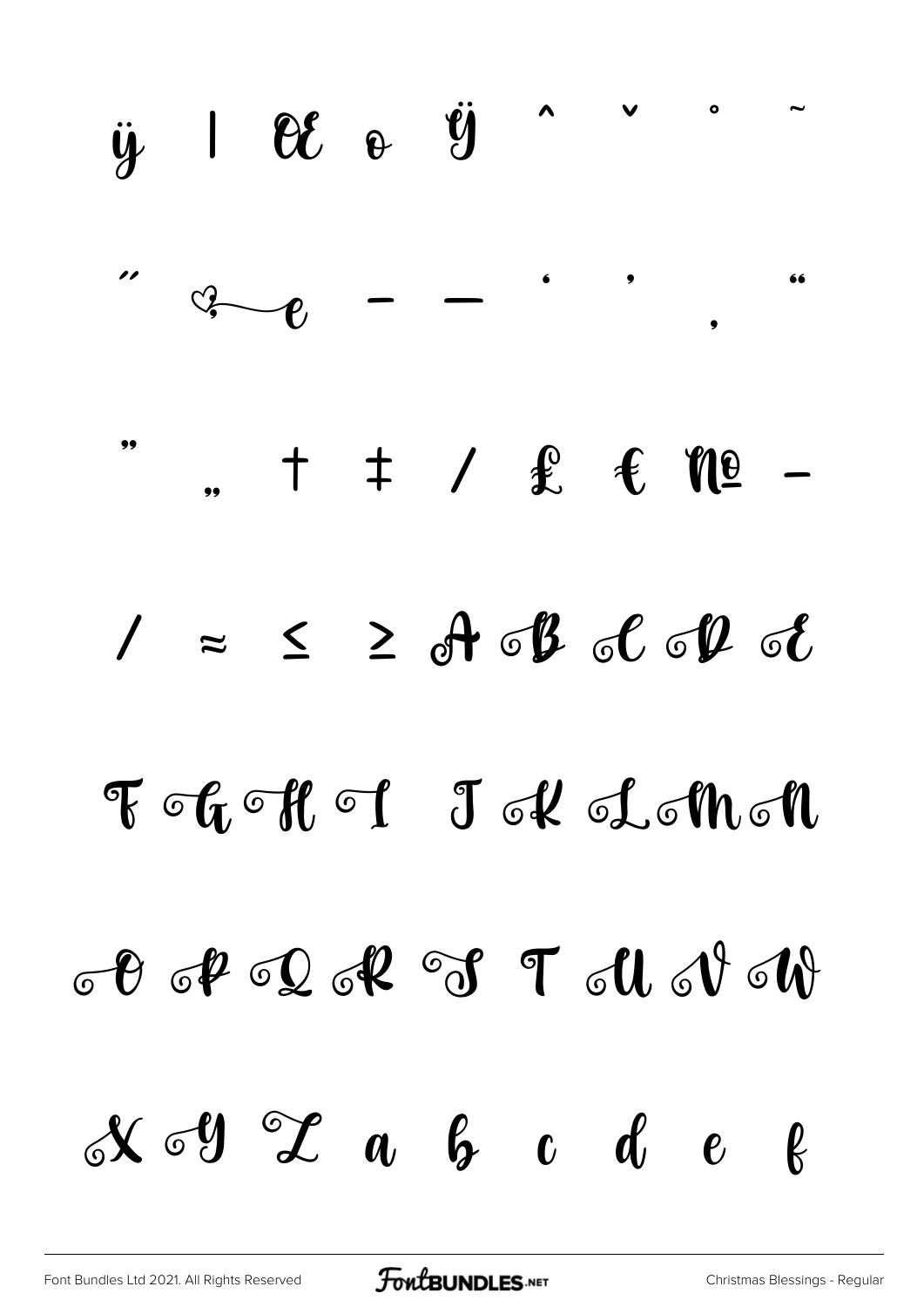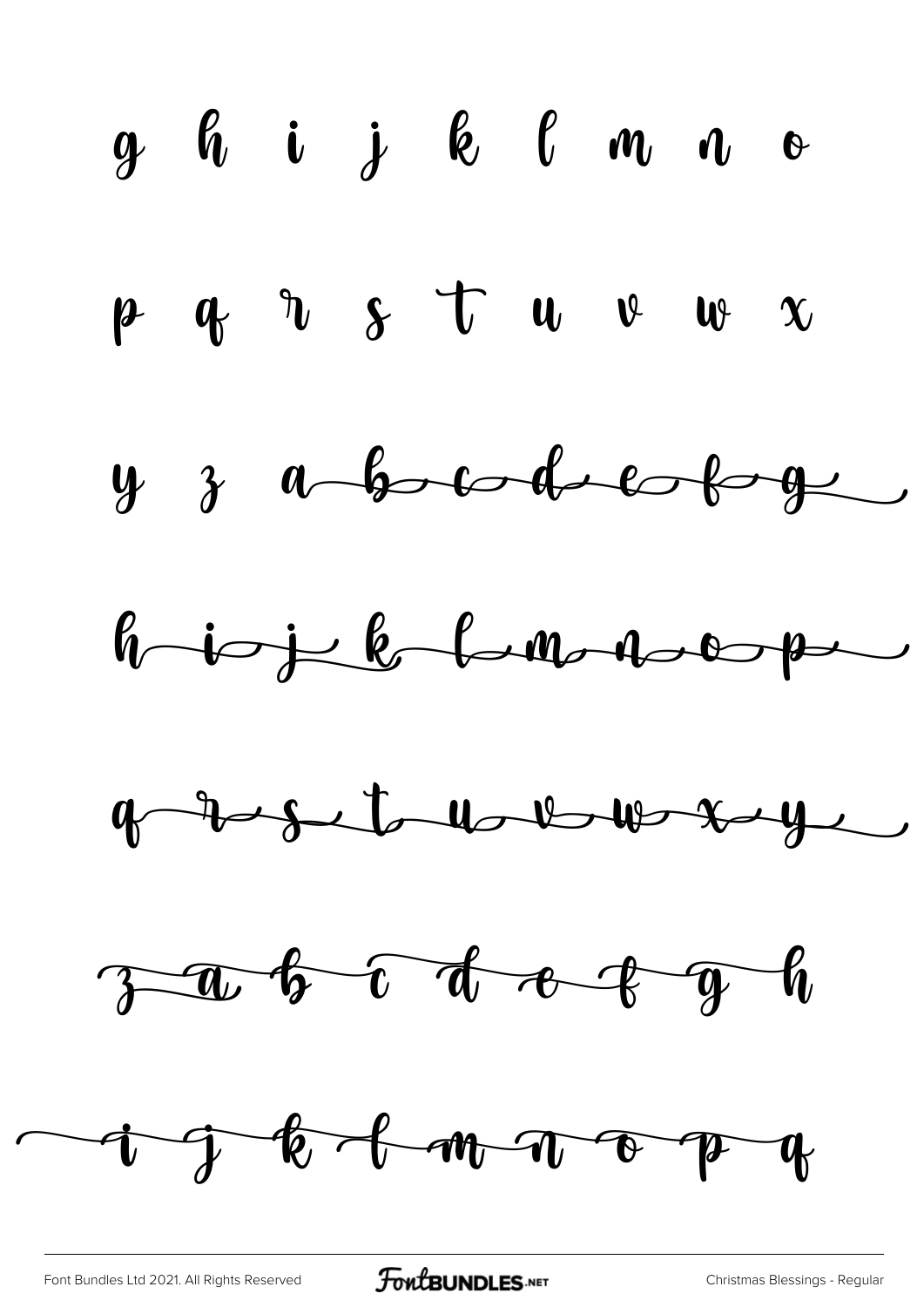

1069 w 10 w 19 g 10 i  $j^{\circ}$  60 6 m 0 0 0  $p^{\circ}$  p 0 0 0  $8^{\circ}$ 5 10  $^{\circ}$  10  $^{\circ}$  10  $^{\circ}$  10  $^{\circ}$  10  $^{\circ}$ 

Checcde et Cacheiej

Chelenencocpeq enes

CICUCVCWCXCyCz-à-b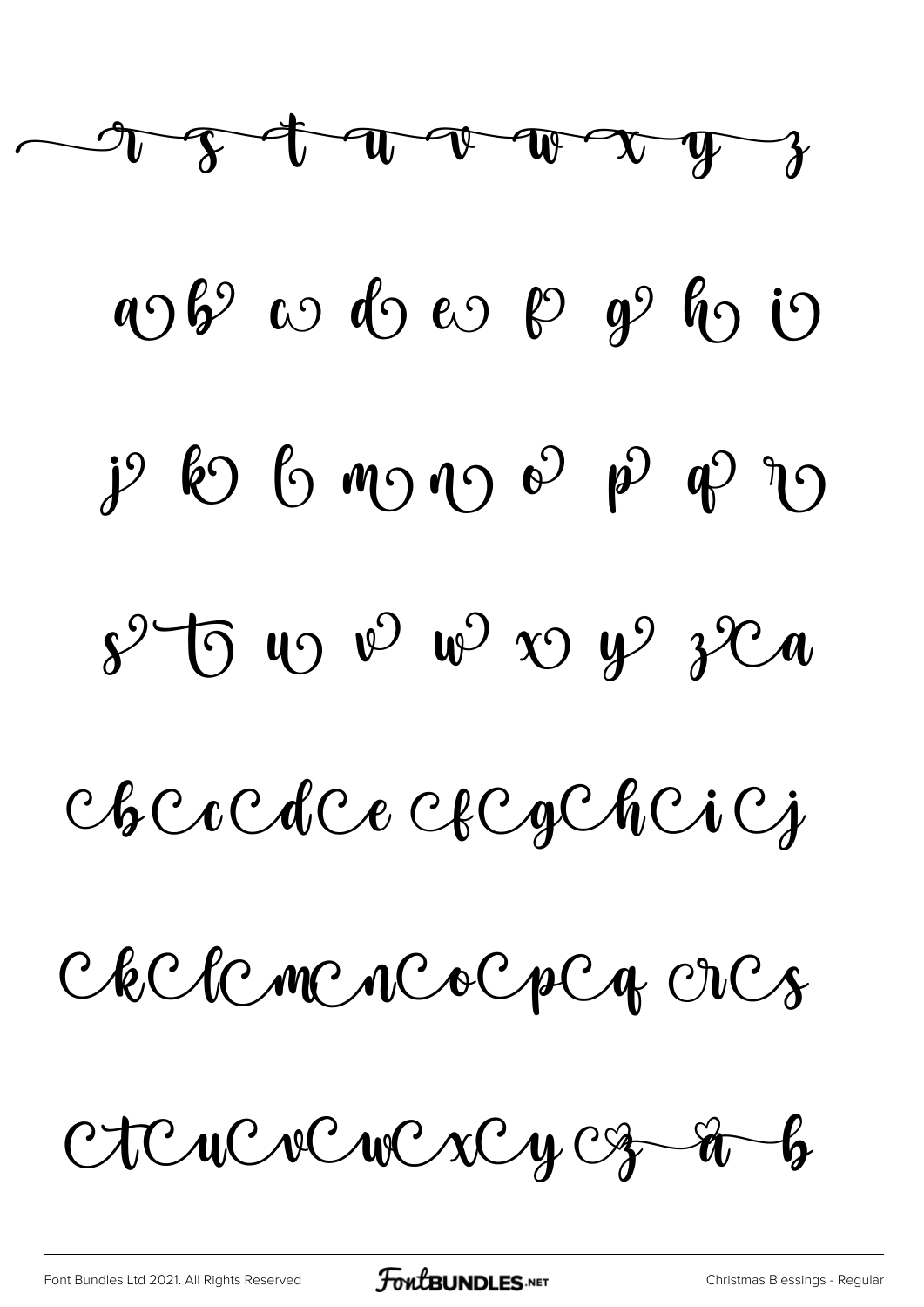











x y ex ar br à dr er pr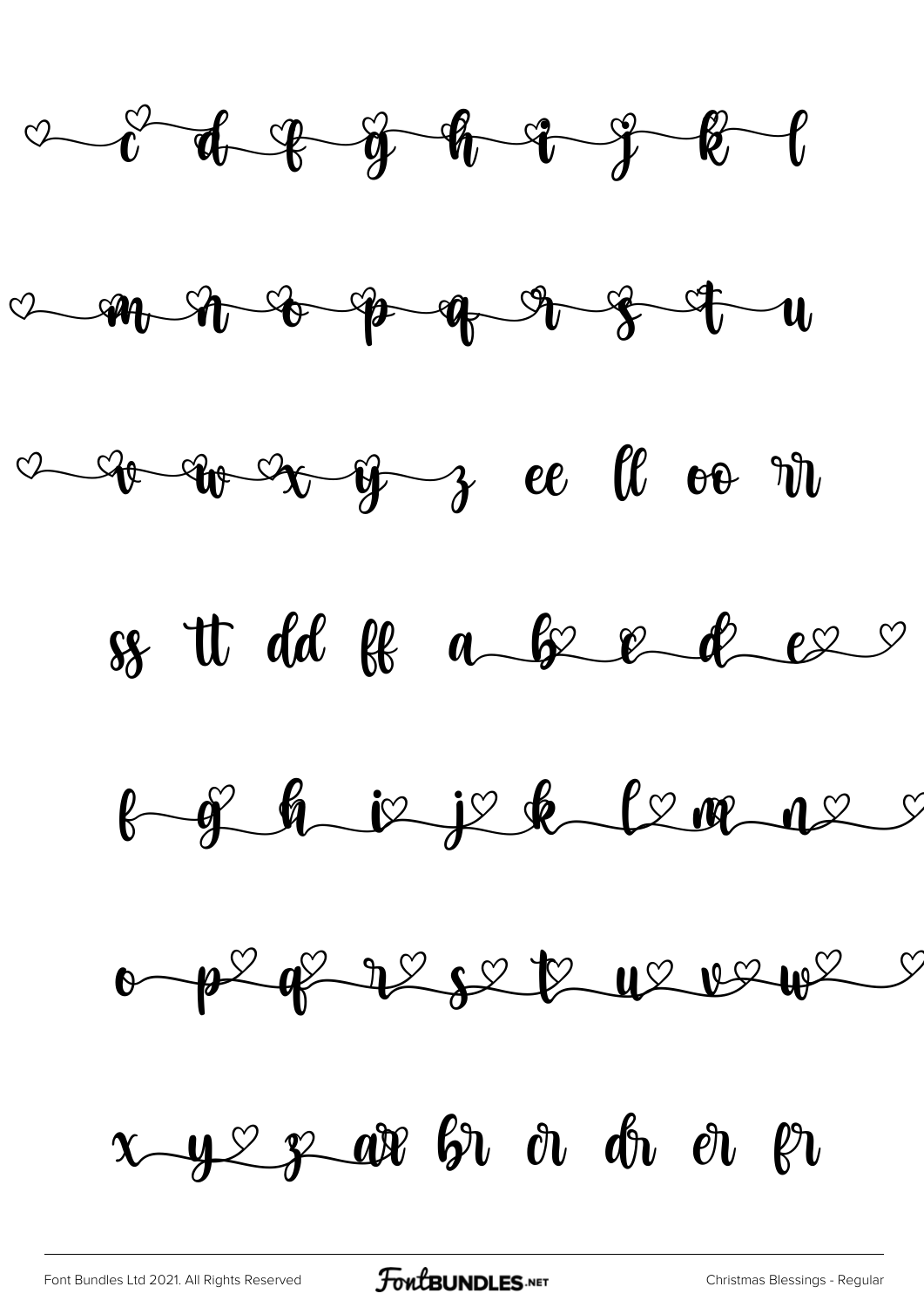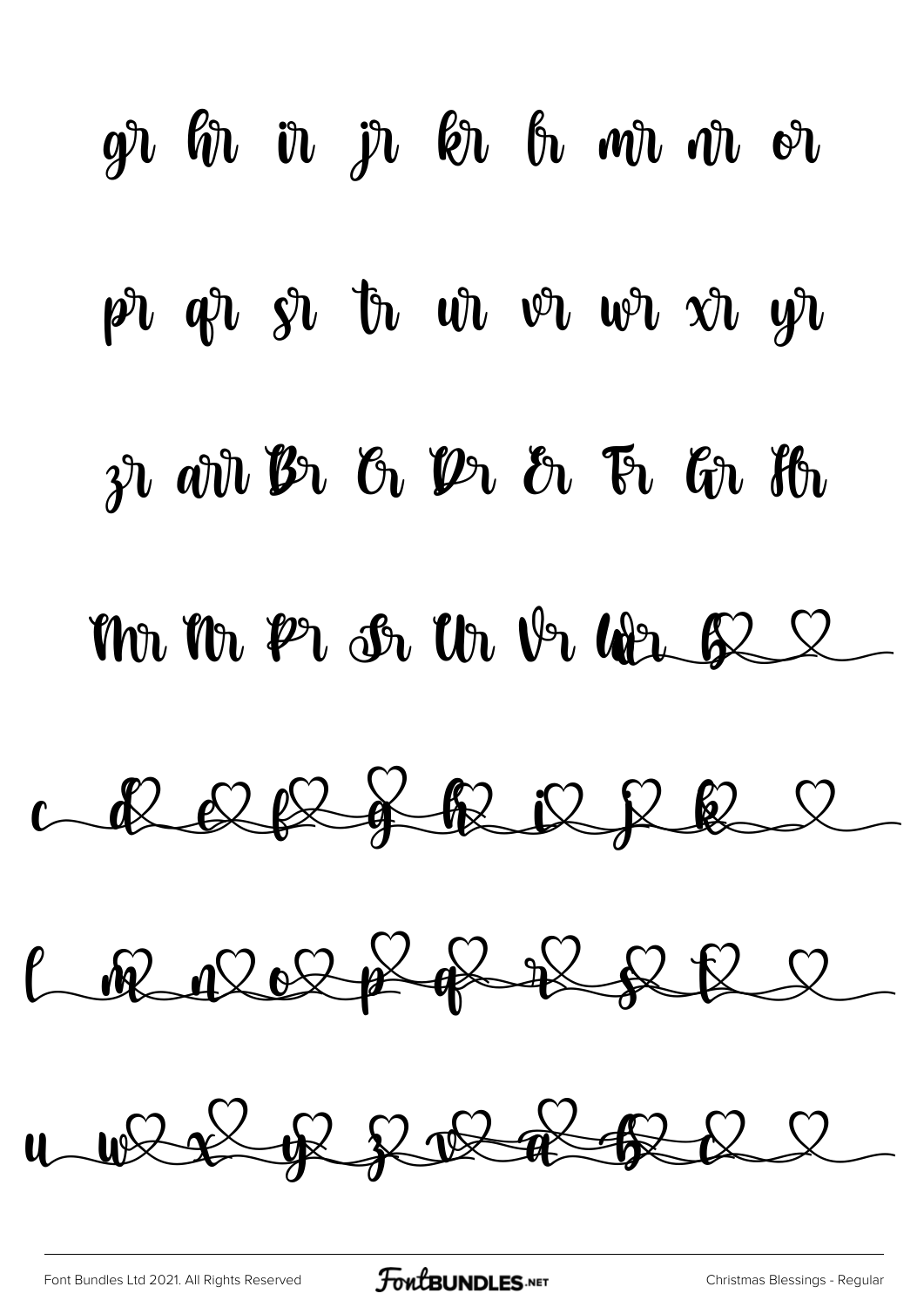d let træft træl



CREEB RACB

## CCCPC EC CECHCICICX

Ac Mr Nc Octec & R C Sc T

Me ve ne x e sse 2 % as b

0 9 9 8 9 9 9 6 6

[Font Bundles Ltd 2021. All Rights Reserved](https://fontbundles.net/) **FoutBUNDLES.NET** [Christmas Blessings - Regular](https://fontbundles.net/)